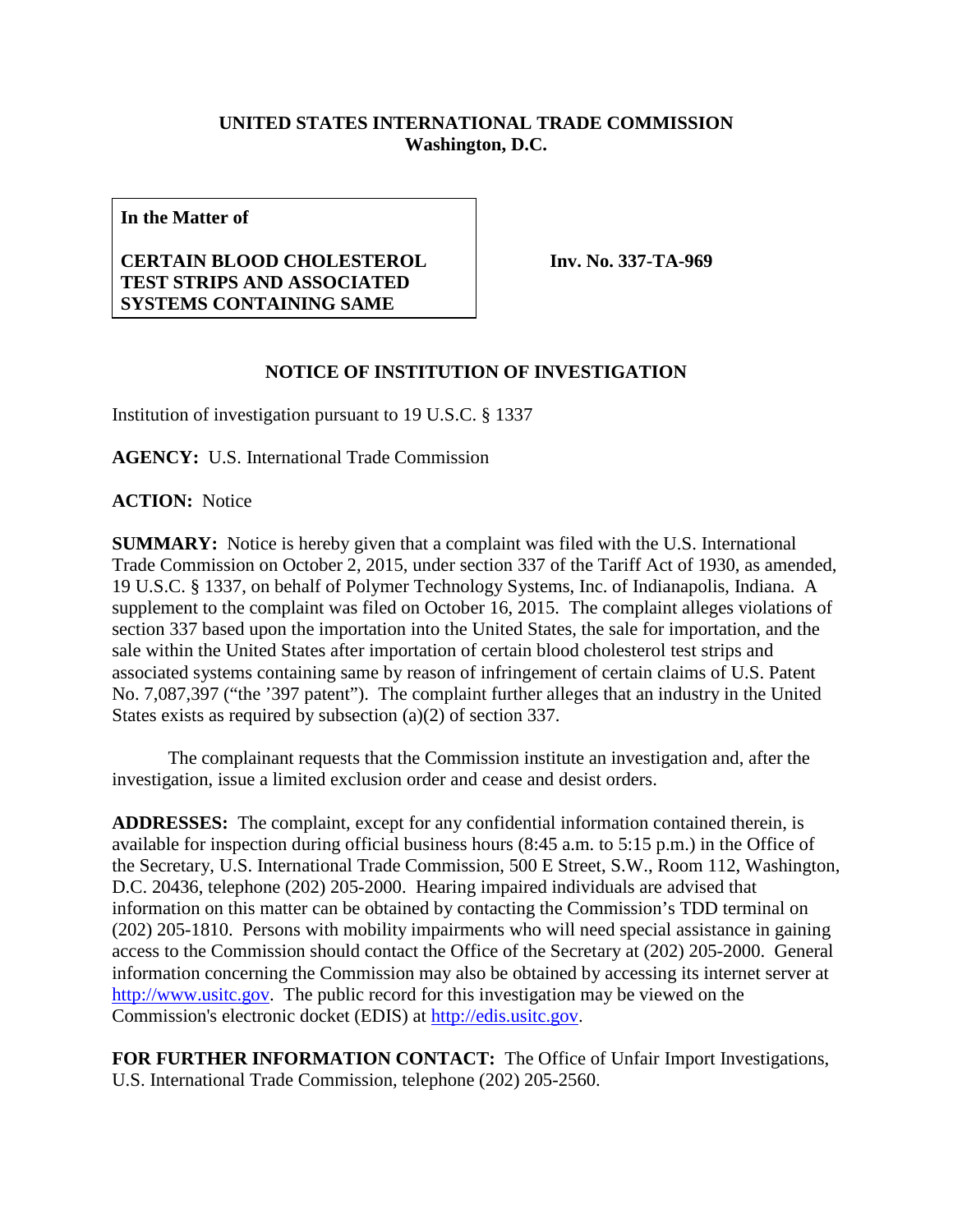**AUTHORITY:** The authority for institution of this investigation is contained in section 337 of the Tariff Act of 1930, as amended, and in section 210.10 of the Commission's Rules of Practice and Procedure, 19 C.F.R. § 210.10 (2015).

**SCOPE OF INVESTIGATION:** Having considered the complaint, the U.S. International Trade Commission, on October 29, 2015, **ORDERED THAT** –

(1) Pursuant to subsection (b) of section 337 of the Tariff Act of 1930, as amended, an investigation be instituted to determine whether there is a violation of subsection  $(a)(1)(B)$  of section 337 in the importation into the United States, the sale for importation, or the sale within the United States after importation of certain blood cholesterol test strips and associated systems containing same by reason of infringement of one or more of claims 1, 3, 10-12, and 17-19 of the '397 patent, and whether an industry in the United States exists as required by subsection (a)(2) of section 337;

(2) For the purpose of the investigation so instituted, the following are hereby named as parties upon which this notice of investigation shall be served:

(a) The complainant is:

Polymer Technology Systems, Inc. 7736 Zionsville Road Indianapolis, IN 46268

(b) The respondents are the following entities alleged to be in violation of section 337, and are the parties upon which the complaint is to be served:

> Infopia Co., Ltd. 132 Anyangcheondong-ro, Dongan-gu Anyang-si, Gyeonggi-do 431-836 Republic of Korea

Infopia America LLC 2323 S. Washington Avenue, Suite 200 Titusville, FL 32780

Jant Pharmacal Corporation 16530 Ventura Boulevard, Suite 512 Encino, CA 91436

(c) The Office of Unfair Import Investigations, U.S. International Trade Commission, 500 E Street, S.W., Suite 401, Washington, D.C. 20436; and

(3) For the investigation so instituted, the Chief Administrative Law Judge, U.S. International Trade Commission, shall designate the presiding Administrative Law Judge.